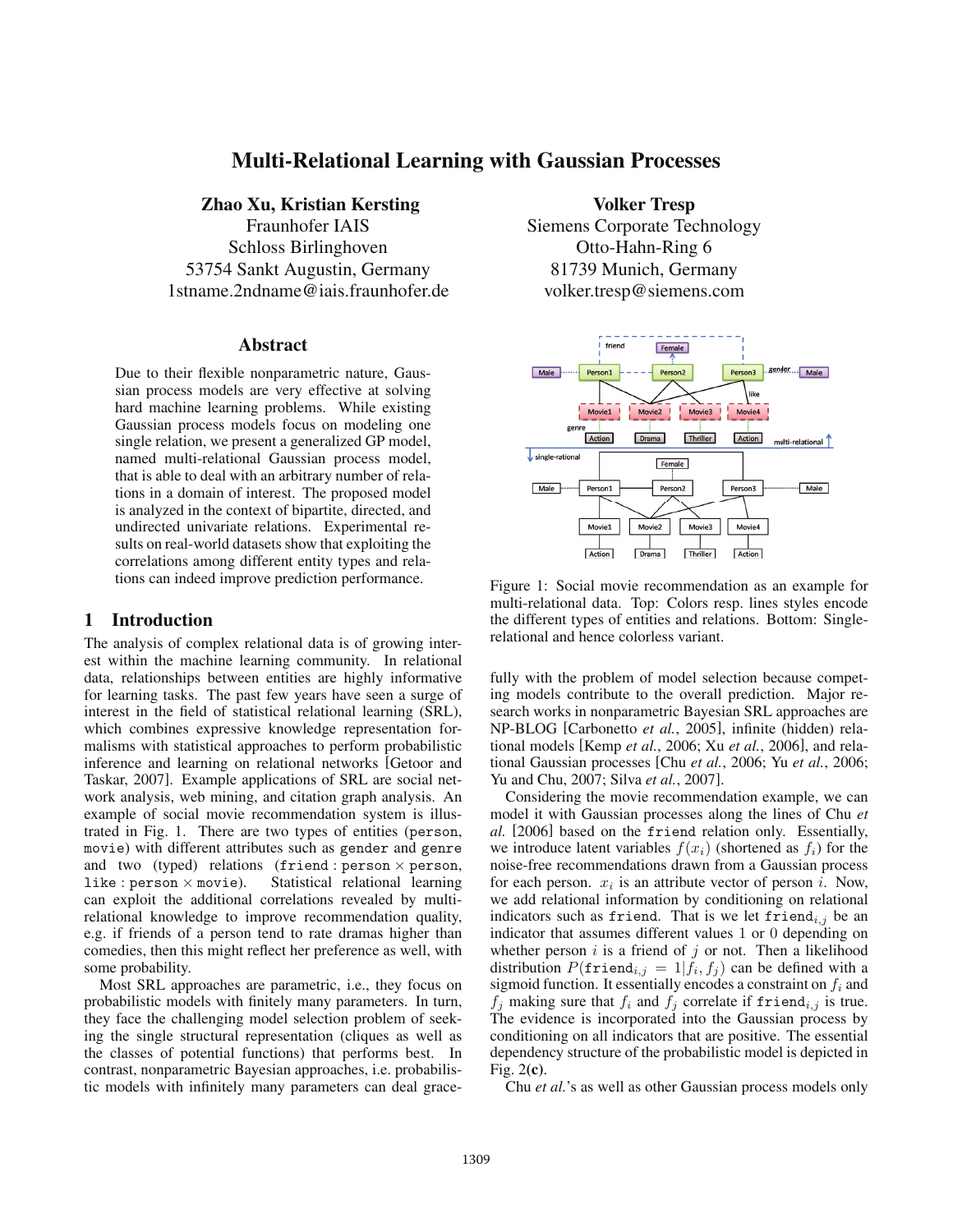

Figure 2: Graphical representation of (a) RGPs [Chu et al., 2006], (b) XGPs [Silva et al., 2007], and (c) MRGPs for a *single univariate relation*. Here,  $y_i$  and  $R_{1,2}$  respectively denote the observed entity class labels and univariate relations. The nodes  $\epsilon_i$  denote Gaussian noise. Nodes  $f_1$  and  $f_2$  are latent variables sharing a common Gaussian process, which can be viewed as function values of entity attributes. Nodes  $g_1$  and  $g_2$  are latent variables sharing another Gaussian process, which can be viewed as function values of relations. The graphical representations highlight that MRGPs essentially combine RGPs and XGPs.

focus on one single relation between two types of entities. In this paper, we present a multi-relational Gaussian process (MRGP) model that is able to deal with an arbitrary number of relations and entity types in a domain of interest. The key idea is to introduce latent random variables  $g_i$  resp.  $f_i$  for all relations and entity types as depicted in Fig. 2(c). Now, we model the relational indicator  $f$ riend $i,j$  is conditioned on the linear combination of all latent variables involved in the relation. Because we condition on the indicators, the relation-wise and entity-wise Gaussian processes exchanges information between the participating GPs through the entire multi-relational network. Our experiments on real-world data demonstrate that simultaneously utilizing all relations and entity types in a domain of interest can indeed improve the quality of predictions.

The paper is organized as follows. We start off with related work. Then, we will introduce MRGPs and discuss how to model different types of relations in Sec. 3. Sec. 4 will describe approximate inference and hyperparameter estimation. Before concluding, we will present the experimental results in Sec. 5.

### 2 Related Work

There have been many research efforts in multi-relational learning [Getoor and Taskar, 2007; De Raedt, 2008]. The application of Gaussian processes [Rasmussen and Williams, 2006] to relational learning, however, has been fairly recent. Two issues need to be addressed for relational Gaussian process models: First, one needs to decide at which level the Gaussian processes are defined, and, second, one needs to decide how to incorporate the relation knowledge. One line of research [Chu *et al.*, 2006; Yu *et al.*, 2006; Yu and Chu, 2007] introduced GP models where the same type of entities share a common GP. For each entity  $i$  of type c, there are d latent variables associated  $(d = 1$  in [Chu *et al.*, 2006]), all of which are generated from  $GP<sup>c</sup>$ . In MRGPs, as we will show in the next section, there are Gaussian processes introduced for *each type* of relations. Similar to MRGPs, Silva *et al.* [Silva *et al.*, 2007] use a Gaussian process reserved to model the relations but here only one Gaussian process is employed. For modeling relations, there have been essentially two strategies followed in existing work. One is encoding relations in the covariance matrix [Zhu *et al.*, 2005; Silva *et al.*, 2007]. The other is encoding relations as **ran**dom variables conditioned on the latent variables of entities involved in relations [Chu *et al.*, 2006; Yu *et al.*, 2006; Yu and Chu, 2007]. In MRGPs, we essentially combine the two strategies. An important property of relational system is that predicted relations depend on known relations. For example, prescribed procedures  $u$  of a patient will influence his future procedure  $u_*$  with likelihood  $P(u_*|f(u))$ , where  $f(\cdot)$  is a nonparameterized function of the prescribed procedures. Thus it is natural to encode relations both in the covariance matrix and as random variables. Fig. 2 illustrates the differences between these models. The linear combination of latent variables used in MRGPs is similar to Singh and Gordon's [2008] generalization of linear models to multirelational domains.

#### 3 Multi-relational Gaussian Process Model

In this section, we will give a detailed description of the multi-relational GP (MRGP) model, and analyze it in the context of different types of relations.

### 3.1 Basic Idea

Reconsider our social movie recommendation scenario. Multi-relational GP models have several latent variables for each entity and several latent variables for each relation. The latent variables capture the basic information about entities and relations. Specifically, let's first consider the entities, i.e. persons and movies. To capture the basic information/profile of a person (that a priori only depends on the person's attribute) we add a variable for the person

$$
f_i^p \sim GP(0, \Sigma^p)
$$
 /\*basic profile of persons<sup>\*</sup>.

 $f_i^p \sim GP(0, \Sigma^p)$  /\*basic profile of persons\*/.<br>In the example, each person can be involved in two relations: friend and like. Therefore we add

$$
g_i^{\text{friend},p} \sim GP(0, \Sigma^{\text{friend},p}) \quad \text{}/\text{*preference on friendships*} / h_i^{\text{like},p} \sim GP(0, \Sigma^{\text{like},p}) \quad \text{}/\text{*preference on movies*} / \text{encoding the person's preference on friendships and movies.}
$$

Similarly, we proceed for movies. Because movies are only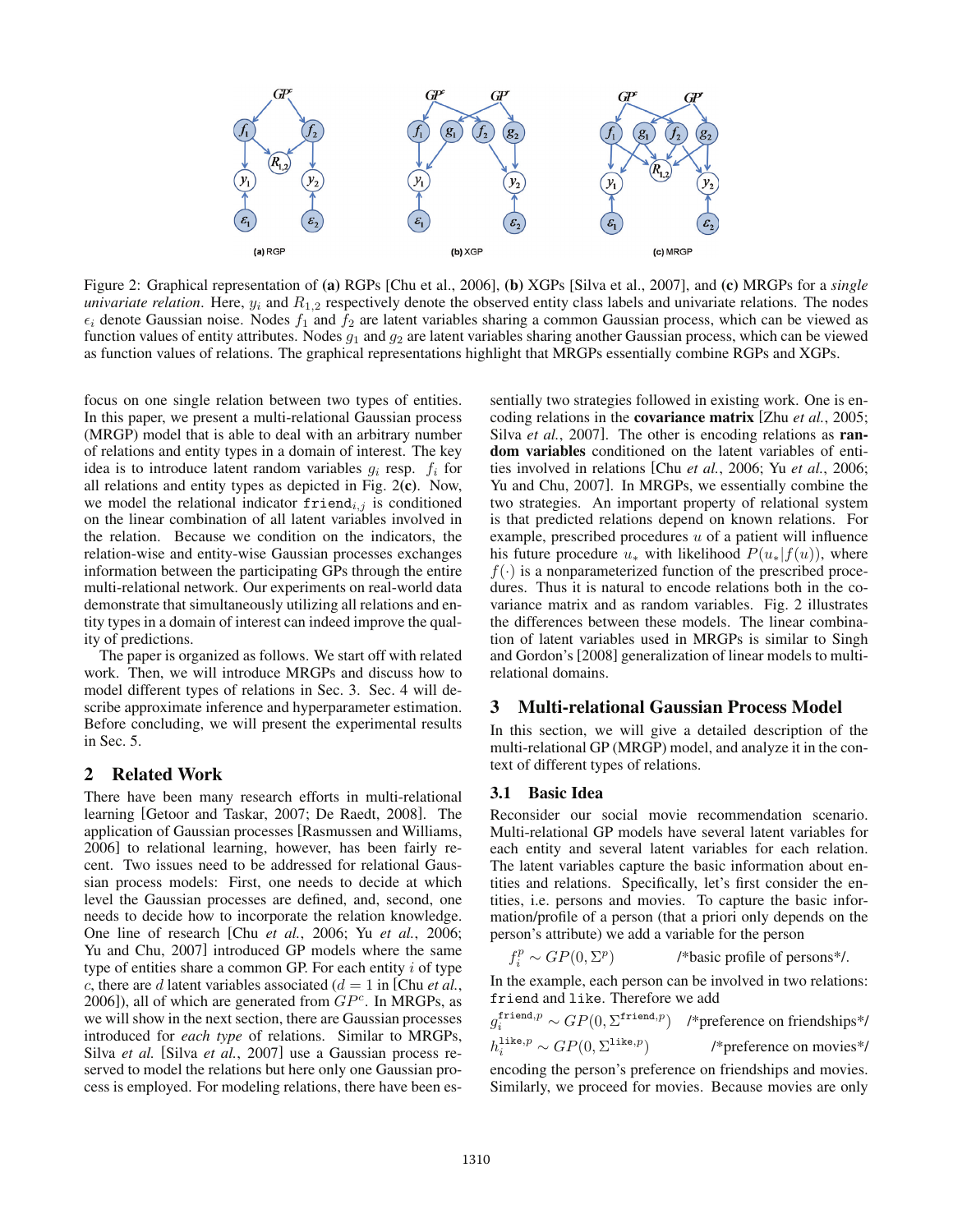involved in the like relation, we add only two latent variables, namely  $f_k^m \sim GP(0, \Sigma^m)$  capturing a movie's basic profile and  $h_k^{\text{like},m} \sim GP(0, \Sigma^{\text{like},m})$  representing a movie's role in the like relation. The latent variables are movie's role in the like relation. The latent variables are coupled via the observed relations. We represent each relation as a random variable, which is a common child of all latent variables involved in the relation. Consider for example the like relation between person  $i$  and movie  $k$ . We introduce the variable  $R_{i,k}^{like}$  as a common child of  $f_i^p, f_k^m, h_i^{\text{like},p}$ , and  $h_k^{\text{like},m}$ . To represent the infinitely many values the parents can take in the conditional probability distribution, we aggregate their joint state in a variable  $\xi_{i,k}^{\text{like}}$ . Several aggregation function are possible. In this paper, we use a linear combination, i.e.,

$$
\xi_{i,k}^{like} = (f_i^p, f_k^m, h_i^{like,p}, h_k^{like,m}) \cdot \omega^{like} / \text{*aggregate*} /,
$$

where  $\omega^{like}$  is a vector of mixing weights. Then, we set

$$
P(R_{i,k}^{like}|\xi_{i,k}^{like}) = \Phi(\xi_{i,k}^{like}) \qquad \text{/*relation indicator*},
$$

where  $\Phi(\cdot)$  is a sigmoid function. Now, conditioning on  $R_{i,k}^{like}$ <br>counles the relevant latent variables. Note that with the latent couples the relevant latent variables. Note that with the latent variable  $f_i^p$  representing basic profiles of entities, relations of different types are coupled together. Similarly, the class label  $y_i^p$  of a person *i* can be modeled as  $P(y_i^p | \xi_i^p) = \Phi(\xi_i^p)$ , where  $\xi_i^p = (f_i^p, h_i^{like,p}, g_i^{friend,p}) \cdot \omega^p$ . In other words, persons are classified taking all (heterogeneous) information about the are classified taking all (heterogeneous) information about the persons into account.

The basic idea underlying the MRGP model can also be formulated in the following way. Assume that the class label  $y_i^p$  of a person i is conditioned on a function value  $\xi_i^p$  of person attributes  $x_i$ , friendships  $u_i$  and favorite movies  $v_i$ :

$$
\xi_i^p = \phi(x_i, u_i, v_i) \cdot \omega, \ \ \omega \sim \mathcal{N}(\mathbf{0}, \Omega),
$$

where  $\phi(\cdot)$  is a set of basis functions mapping the input vector into a higher dimensional feature space where the input vectors are (obviously) distinct. Since  $x_i$ ,  $u_i$  and  $v_i$ come from different information sources, it is natural that in different, higher dimensional feature spaces (i.e., mapping functions), the heterogeneous inputs are distinguished respectively. Thus, we introduce for each information source a distinct set of basis functions, and get a multiple GP model.

$$
\xi_i^p = (\phi_1(x_i) \cdot \omega_1, \phi_2(u_i) \cdot \omega_2, \phi_3(v_i) \cdot \omega_3) \cdot \omega^p.
$$

Note, that  $\omega_1$ ,  $\omega_2$  and  $\omega_3$  are vectors of different dimensionality. Finally,  $\omega^p$  is a three dimensional weight vector, which combines the latent function values together.

#### 3.2 The Model

The social movie recommendation example can be generalized to the general multi-relational case as summarized in Fig. 2(c):

- With each entity type  $c$ , there are multiple Gaussian processes associated:  $GP(0, \Sigma^c)$  for entity attributes, and  $GP(0, \Sigma^{r,c})$  for each relation b in which this type of entities participate.
- For each entity  $i$  of type  $c$ :
- Add a latent variable  $f_i^c$  drawn from  $GP(0, \Sigma^c)$  encoding the essential property of the entity coding the essential property of the entity.
- Add a latent variable  $g_i^{r,c}$  drawn from  $GP(0, \Sigma^{r,c})$ ,<br>if the entity is involved in the relation r. It repreif the entity is involved in the relation  $r$ . It represents the hidden causes for the entity to be involved in the relation r.
- Each relation  $R_{i,j}^r$  between entities i and j has two states,  $+1$  if the relation is true,  $-1$  otherwise. The likelihood is  $P(R_{i,j}^r = +1 | \xi_{i,j}^r) = \Phi(\xi_{i,j}^r)$ , where  $\Phi(\cdot)$  is a sigmoid function and  $\zeta_{i,j}^b$  accreases the involved latent sigmoid function and  $\xi_{i,j}^b$  aggregates the involved latent variables. For simplification, we use a linear model:

$$
\xi_{i,j}^r = \omega_1^r f_i^{c_i} + \omega_2^r f_j^{c_j} + \omega_3^r g_i^{r,c_i} + \omega_4^r g_j^{r,c_j}, \quad (1)
$$

where  $c_i$  and  $c_j$  are the types of the entities i and j,  $\omega^r = (\omega_1^r, \dots, \omega_4^r)$  is a vector of mixing weights. Since the weights are just to scale the latent variables we can the weights are just to scale the latent variables, we can integrate them into the parameters of covariance functions, then Eq. (1) simplifies to

$$
\xi_{i,j}^r = f_i^{c_i} + f_j^{c_j} + g_i^{r,c_i} + g_j^{r,c_j}.
$$
 (2)

Assuming finitely many entities and relations it is clear that a MRGP is well-defined, i.e., it encodes a proper probability density. Moreover, the latent variable  $f_i^c$  is involved in all relations the entity  $i$  appears in. Consequently different types of relations are coupled, which also motivates the name of our model: multi-relational Gaussian processes.

#### 3.3 Types of Relations

In real-world domains, one typically encounters several types of relations: bipartite relations between different entity types, directed and undirected relations between entities of the same type. Within MRGPs, we can easily encode the different types of relations. Notice that latent variables on relations of the same type share a Gaussian process with mean function  $\mu = \mathbb{E}(\xi_{i,j}^r)$  and covariance function  $k(\xi_{i,j}^r, \xi_{i',j'}^r)$ . Without loss of generality we assume the mean is zero. By using the loss of generality, we assume the mean is zero. By using the right covariance function, we can encode the different types of relations as will show now.

Bipartite relations involve entities of different types, e.g., like: person  $\times$  movie. The latent variable of a relation between a person  $i$  and a movie  $k$  can be written as

$$
\xi_{i,k}^{like} = f_i^p + f_k^m + g_i^{like,p} + g_k^{like,m}.\tag{3}
$$

Intuitively,  $f_i^p$  and  $f_k^m$  respectively represent the essential profiles of the person i and the movie  $k$ ,  $g_i^{like,p}$  and  $g_k^{like,m}$  respectively represent the preference of the person  $i$  on movies and the preference of the movie k on persons. Eq.  $(3)$  reveals that whether a person likes a movie is dependent on the person's profile, the movie's profile, and the person's preference on movies, as well as the movie's preference on persons. The corresponding covariance function can be written as

$$
k(\xi_{i,j}^{like}, \xi_{i',j'}^{like}) = \Sigma_{i,i'}^p + \Sigma_{j,j'}^m + \Sigma_{i,i'}^{like,p} + \Sigma_{j,j'}^{like,m}.
$$
 (4)

In directed univariate relations, the pairs of entities are of the same type but ordered. Consider e.g. citations of papers cite: paper  $\times$  paper. Such relations give raise to nonsymmetric matrixes, and the entities typically play different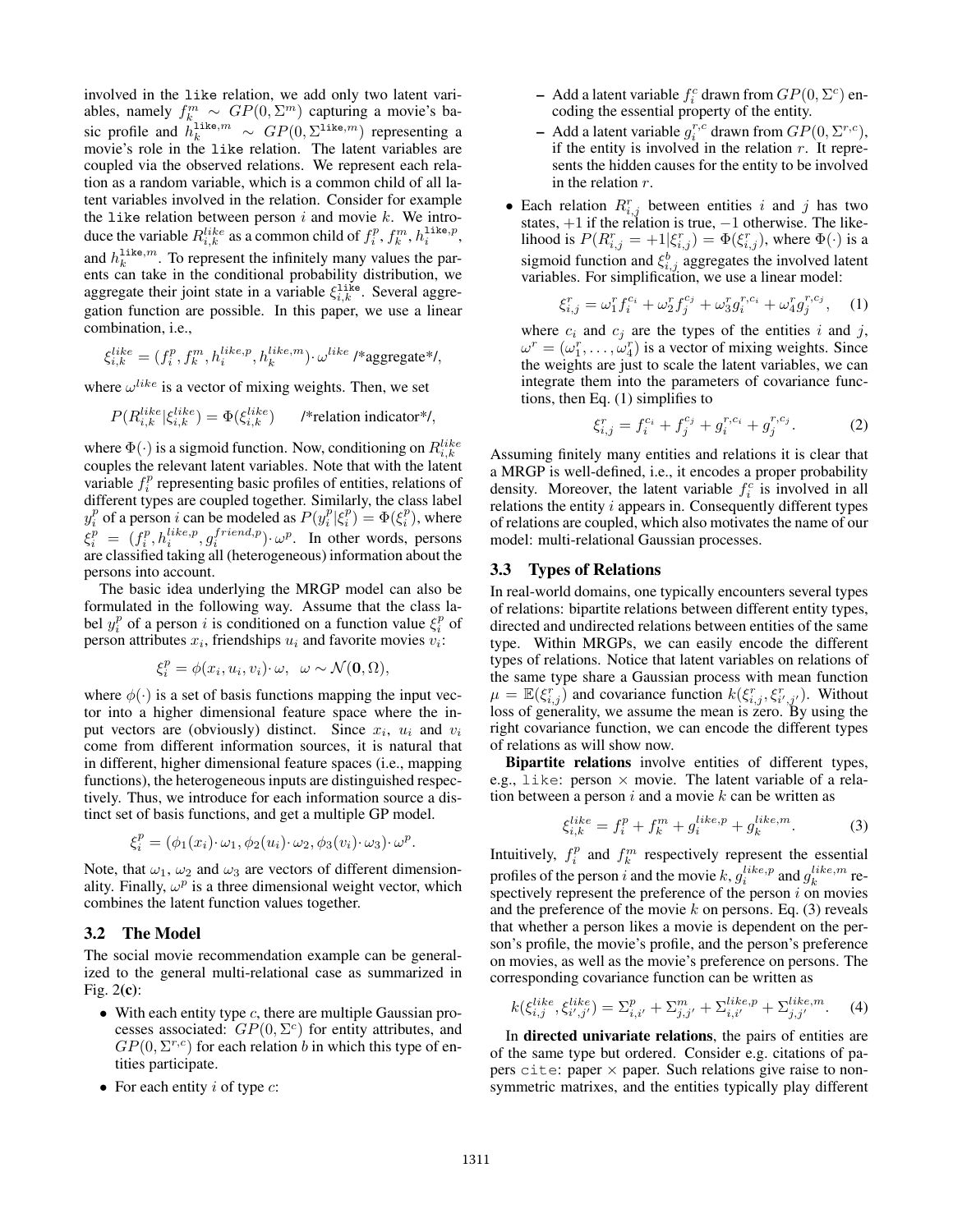roles such as the citing and the cited paper. The latent variable of a relation from a paper  $i$  to a paper  $j$  is written as

$$
\xi_{i,j}^{cite} = f_i^p + f_j^p + g_i^{citing} + g_j^{cited}.\tag{5}
$$

because the relation is univariate,  $f_i^p$  and  $f_j^p$  are drawn from the same GP. The latent variables  $g_i^{citing}$  and  $g_j^{cited}$ , however, are drawn from different GPs, since they represent the preferences of the different roles. The covariance function  $\hat{k}(\xi_{i,j}^{cite}, \xi_{i',j'}^{cite})$  can be set to

$$
\Sigma_{i,i'}^p + \Sigma_{i,j'}^p + \Sigma_{j,i'}^p + \Sigma_{j,j'}^p + \Sigma_{i,i'}^{citing} + \Sigma_{j,j'}^{cited}.
$$
 (6)

Undirected univariate relations are symmetric, i.e., there is no semantic direction. As an example consider friend: person  $\times$  person. The latent variable of a relation from a person  $i$  to a person  $j$  is written as

$$
\xi_{i,j}^{friend} = f_i^p + f_j^p + g_i^{friend,p} + g_j^{friend,p}.\tag{7}
$$

Because the two involved entities play the same role, we do not need to distinguish them, thus  $g_i^{friend,p}$  and  $g_j^{friend,p}$  $j_i$  and  $j_j$  are drawn from the same GP. The covariance function  $k(\xi_{i,j}^{friend}, \xi_{i',j'}^{friend})$  is set to

$$
\Sigma_{i,i'}^{p} + \Sigma_{i,j'}^{p} + \Sigma_{j,i'}^{p} + \Sigma_{j,j'}^{p} + \Sigma_{i,i'}^{friend,p} + \Sigma_{i,j'}^{friend,p} + \Sigma_{j,i'}^{friend,p} + \Sigma_{j,i'}^{friend,p} ,
$$
\n(8)

which is indeed symmetric because the following four covariances between relations  $R_{i,j}$ ,  $R_{j,i}$ ,  $R_{i',j'}$ ,  $R_{j',i'}$  equal:  $k(\xi_{i,j}^{friend}, \xi_{j',j'}^{friend}), k(\xi_{i,j}^{friend}, \xi_{j',i'}^{friend}), k(\xi_{j,i}^{friend}, \xi_{i',j'}^{friend}),$ and  $k(\xi_{j,i}^{friend}, \xi_{j',i'}^{friend})$ .

#### 3.4 The Covariance Functions

Finally, we need to define sensible covariance functions for the GPs. There are two types of covariance matrices, namely the attribute-wise ones and the relation-wise ones, which we will now discuss in turn.

The attribute-wise latent variable  $f_i^c \sim GP(0, \Sigma^c)$  repre-<br>the essential profile of an entity. In the GP framework sents the essential profile of an entity. In the GP framework, the covariance matrix  $\Sigma^c$  can be derived from entity attributes  $x_i^c$  with any kernel functions  $k(x_i^c, x_j^c)$ , e.g. the squared exponential covariance function nential covariance function.

For relation r between entity types  $c_i$  and  $c_j$ , there are two GPs associated, namely  $GP(0, \Sigma^{r,c_i})$  for  $c_i$  and  $GP(0, \Sigma^{r,c_j})$  for  $c_j$ . There are generally two strategies to define the covariance matrices. The simplest way is to represent the known relations of entity  $i$  as a vector. Then the relationwise covariance matrix can be computed like the attributewise ones. Alternatively, we can employ graph-based kernels, see e.g. [Zhu *et al.*, 2005; Silva *et al.*, 2007]. However, there is one difficulty in the multi-relational case. If the relations are bipartite, i.e.,  $c_i \neq c_j$ , then the graph kernels for univariate relations are not applicable. We address the problem by projecting the bipartite relations to univariate ones. Specifically, we add a relation between entities  $i$  and  $j$  iff. both entities link to the same (heterogeneous) entity. Then we can compute the graph kernels on the projected graphs. For example, we can convert a bipartite relation Direct: movie

 $\times$  person to an undirected one Co-Directed: movie  $\times$ movie.

Finally, let us touch upon the case that attributes or relations are not informative, missing or unavailable. In this case, the covariance matrices will not be reliable and it would be better to estimate it from data. To do so, we assume the covariance matrix has an inverse Wishart distribution  $\Sigma \sim W^{-1}(\Sigma_0, \beta).$ 

## 4 Inference and Parameter Learning

So far, we have described the MRGP model. In this section, we will discuss the inference and the hyperparameter estimation for MRGPs.

Let us illustrate the inference procedure on the movie recommendation example. Without loss of generality, we only consider the relations like. The inference involving multi-types of relations can be derived straightforwardly. Assume there are N persons, M movies and  $N \times M$ ratings. The latent variables are  $f^p = \{f_1^p, \ldots, f_N^p\}$ ,  $f_m^m$  ( $f_m^m$  and  $g_k^{\text{like},p}$  ( $g_k^{\text{like},p}$ )  $g_k^{\text{like},p}$  $f^m = \{f_1^m, \ldots, f_M^m\}$  and  $g^{like,p} = \{g_1^{like,p}, \ldots, g_N^{like,p}\}$ ,  $g_{like,m}^{like,m}$ ,  $g_{like,m}^{like,m}$ ,  $g_{like,m}^{like,p}$  $g^{like,m} = \{g_1^{like,m}, \ldots, g_M^{like,m}\}$ . The key inference prob-<br>lem is to compute the posterior over the latent variables given lem is to compute the posterior over the latent variables given ratings  $R: P(f^p, f^m, g^{like,p}, g^{like,m}|R) \propto$ 

$$
P(f^p)P(f^m)P(g^{like,p})P(g^{like,m})P(R|\xi),\qquad(9)
$$

where  $\xi$  is a linear combination of  $f^p$ ,  $f^m$ ,  $g^{like,p}$ ,  $g^{like,m}$ , see Eq. (3). We assume that a rating of person i on movie  $k$ has the likelihood

$$
P(R_{i,k}|\xi_{i,k}) = 1/[1 + \exp(-R_{i,k}\xi_{i,k})] . \qquad (10)
$$

 $R_{i,k}$  is 1 if the user likes the movie, -1 otherwise. Unfortunately, computing this posterior is intractable because  $P(R|\xi)$ is non-Gaussian, and because  $\xi$  is a weighted sum of multiple latent variables coupling the GPs. Therefore, we stick to approximate inference. To solve the computational complexity introduced by coupling of GPs, we directly compute the posterior of  $\xi$  instead of that of  $f^p$ ,  $f^m$ ,  $g^{like,p}$  and  $g^{like,m}$ . More precisely, we compute  $P(\xi|R) \propto P(\xi)P(R|\xi)$  where  $P(\xi)$  is the prior of  $\xi$ , which is a GP with mean and covariance matrix as discussed in the previous section. Then, we use the expectation propagation (EP) algorithm [Minka, 2001] to approximate the posterior, i.e., we use an unnormalized Gaussian distributions  $t_{i,k}(\xi_{i,k}|\tilde{\mu}_{i,k}, \tilde{\sigma}_{i,k}^2, \tilde{Z}_{i,k})$  to approximate Eq. (10).<br>In the inference procedure, we undate the approximations for In the inference procedure, we update the approximations for each latent variable  $\xi_{i,k}$  sequentially until convergence.

We learn the **hyperparameters**  $\theta$  under the empirical Bayesian framework. The hyperparameters include the parameters of kernel functions and the means of the GPs. We seek  $\theta^* = \arg \max_{\theta} \log P(R|\theta) =$ 

$$
\arg\max_{\theta} \log \int P(\xi|\theta) P(R|\xi) \, d\xi, \tag{11}
$$

where the prior  $P(\xi|\theta)$  is a Gaussian process, but the likelihood  $P(R|\xi)$  is not Gaussian, thus the integral is analytically intractable. To solve the problem, we approximate the log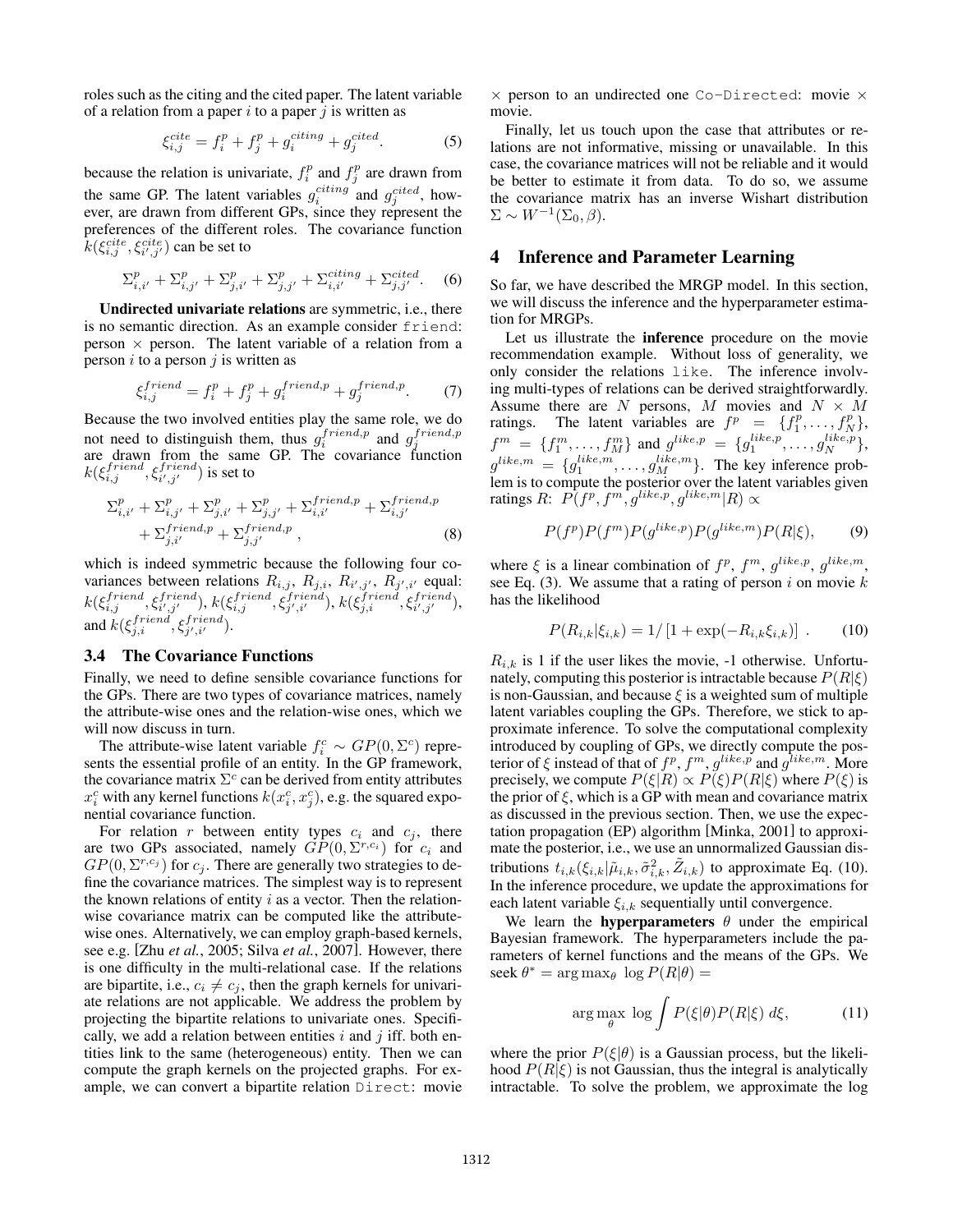likelihood with un-normalized Gaussian distributions:

$$
\log \int P(\xi|\theta) \prod_{i,k} t_{i,k}(\xi_{i,k}|\tilde{\mu}_{i,k}, \tilde{\sigma}_{i,k}^2, \tilde{Z}_{i,k}) d\xi_{i,k} =
$$
  

$$
- \frac{1}{2} \log |\mathbf{K} + \tilde{\Sigma}|^{-\frac{1}{2}} - \frac{1}{2} (\tilde{\boldsymbol{\mu}} - \boldsymbol{\mu})^T (\mathbf{K} + \tilde{\Sigma})^{-1} (\tilde{\boldsymbol{\mu}} - \boldsymbol{\mu}) + C,
$$
  
where  $\tilde{\Sigma}$  is a diagonal matrix, whose entries are  $\tilde{\sigma}_{i,k}^2$ . C can be  
viewed as a constant for our purpose (which can be omitted)

viewed as a constant for our purpose (which can be omitted). We propose a generalized Expectation Maximum approach to learn the hyperparameters. In the E step, the EP parameters  $(\tilde{\mu}_{i,k}, \tilde{\sigma}_{i,k}^2, \tilde{Z}_{i,k})$  are optimized to approximate the posterior of latent variables with the current values of hyperparameters of latent variables with the current values of hyperparameters. The approximation procedure has been discussed above. In the M step, the hyperparameters are optimized to maximize the log marginal likelihood. We omit the derivation of the gradient due to space restrictions.

### 5 Experimental Evaluation

To investigate the performance of the multi-relational Gaussian process model MRGPs, we empirically evaluated it in different scenarios: (1) multiple relations, (2) multiple types of entities, and (3) directed relations. To this end, we implemented the model and compared it with Silva *el al.*'s [2007] recent relational Gaussian process model called  $XGPs<sup>1</sup>$  with the default settings provided by Silva *et al.* For MRGPs, we maximized the likelihood as described in the previous section with the  $l_2$ -norm of the weights as penalty term to prevent overfitting using SCG. In the experiments, we use the Gaussian kernel for the attribute-wise covariance function, and the graph kernel [Silva *et al.*, 2007] for the relation-wise covariance function. The performance was evaluated with the area under the ROC curve (AUC).

#### 5.1 Multiple Relations

Domains with multiple relations are especially interesting for evaluating the MRGP models. We perform experimental analysis with the Rummel's [1999] dataset on dimensionality of nations. The dataset includes 14 countries, 54 binary predicates representing interactions between countries, and 90 features of the countries as preprocessed by Kemp *et al.* [2006]. The task was to predict whether a country is a *communist* or not based on their attributes and relations. We selected two relations, namely *conferences* and *time since ally*. To do so, we ran XGPs on all 54 relations separately and selected the two that XGPs did not achieve an AUC score of 1.0.

We conducted the experiments with a transductive setting where both relations were used to learn MRGPs, and comparisons were made with XGPs using only one relation for predicting the labels of unlabeled samples. We randomly selected two nations, one communist and the other not, to learn the models. Then we predicted the labels of the remaining unlabeled nations. Of course, the feature "communist" was excluded from the countries' features. Table 1 summarizes the results over 10 runs. It shows that using two relations is clearly beneficial. With only one relation, MRGPs perform similar to XGPs. Combining both relations substantially increased the AUC score.

Table 1: The average AUC scores of class prediction on Rummel's nation data.

|      | XGP    |        | <b>MRGP</b> |        |           |
|------|--------|--------|-------------|--------|-----------|
|      | R1     | R2     | R1          | R2     | $R1 + R2$ |
| Mean | 0.8296 | 0.8296 | 0.8370      | 0.8259 | 0.8556    |
| Var. | 0.0226 | 0.0226 | 0.0229      | 0.0189 | 0.0294    |

Table 2: The average AUC scores of rating prediction on the MovieLens dataset.

|             |      | 90%    | 80%    | 70%    | $60\%$  |
|-------------|------|--------|--------|--------|---------|
| <b>MRGP</b> | Mean | 0.6503 | 0.6272 | 0.6298 | 0.6236  |
|             | Var. | 0.0024 | 0.0006 | 0.0005 | 0.0003  |
| <b>IHRM</b> | Mean | 0.6402 | 0.5681 | 0.5411 | 0.5305  |
|             | Var. | 0.0021 | 0.0024 | 0.0008 | (10006) |

#### 5.2 Multiple Types of Entities

In contrast to XGPs, MRGPs can deal with multiple types of entities. We evaluated this feature of MRGPs with the Movie-Lens data [Sarwar *et al.*, 2000]. We randomly selected a subset with 100 users, 50 movies and 1061 relations for the experiment. The task is to predict the preferences of users on the movies. The users have attributes Age, Gender, Occupation, and the movies have attributes Published-year, Genres and so on. The like relations have two states, where  $R = 1$ indicates that the user likes the movie and <sup>−</sup>1 otherwise. Note that the user ratings in MovieLens are originally based on a five-star scale, so we transfer each rating to binary value with  $R = 1$  if the rating is higher than the user's average rating, and vice versa. Again, the experiments are performed with the transductive-learning setting, i.e. the information about both training and test users is considered in the learning period. XGPs can neither explore the relations involving multiple types of entities, nor predict relations. RGPs focus on domains with single type of entities and undirected relations. The MovieLens data, however, contains two types of entities and bipartite relations. So we compare MRGPs with another nonparametric Bayesian relational method: infinite hidden relational models (IHRMs) [Xu *et al.*, 2006], which introduce Dirichlet process into relational learning. We randomly select 90% (80%, 70%, 60%) ratings as known ones, and predict the remaining ones. We run the experiment 30 times and report the averaged AUC scores of rating predictions. As shown in the experimental results in Table 2, MRGPs display better performance than IHRMs.

#### 5.3 Directed Relations

The presence of directed relations over entities of the same type is also an interesting scenario for MRGPs. We perform experimental analysis with the same subset of the WebKB dataset as in the work of Silva *et al.* [2007]. The subset contains 4160 pages and 9998 hyperlinks interconnecting them from 4 different universities, as well as features describing the content of the web pages. In contrast to the work of Silva *et al.*, we use the directed link relations. We compared MRGPs

<sup>1</sup> http://www.statslab.cam.ac.uk/ silva/code/xgp/